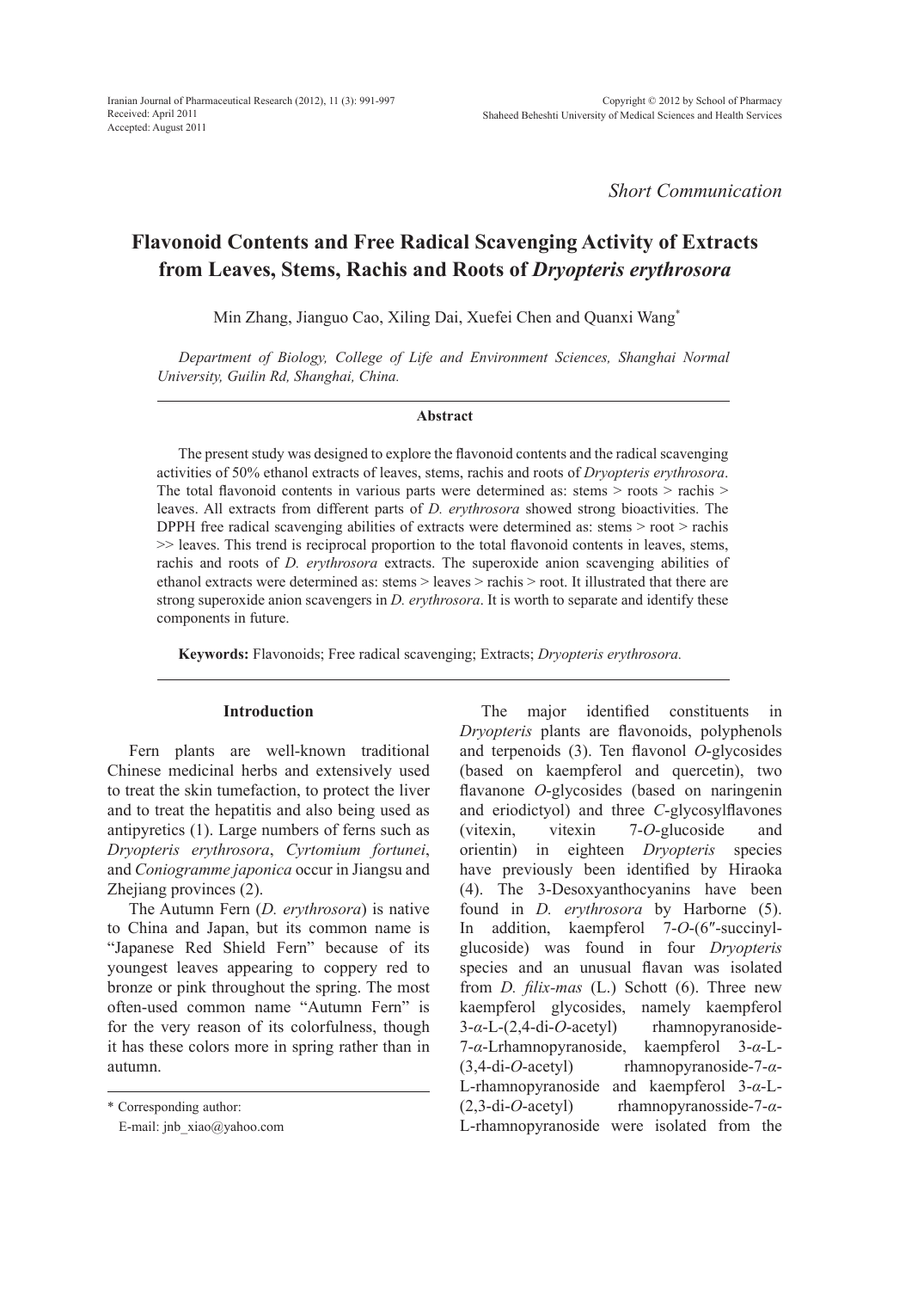rhizome of *D. crassirhizoma* (Aspidiaceae) (7). Ten flavonoids (seven flavonol glycosides based on kaempferol and quercetin including a new compound identified as kaempferol 3-O-(acetylrutinoside) and three flavonoid aglycones (apigenin, kaempferol and quercetin)) were found in *D. villarii* (Bell.) Woynar by Imperato *et al.* (8). Recently, Imperato have found five new flavonoids, quercetin 3-O-(X» acetyl-X″-cinnamoyl-glucoside), quercetin 3-O- (glucosyl-rhamnoside), Kaempferol 3-O-(caffeoylrhamnoside), apigenin 4›-O- (caffeoylglucoside) and 4›-O-(feruloylglucoside) from *D. villarii* (9-10).

However, there is little information about the flavonoids of *D. erythrosora*. Chang *et al.*  reported that the total flavonoids content in *D. erythrosora* were about 0.89% (2). Flavonoids are widely existed in the plant kingdom, with a listing of 6467 known structures (11- 15). Flavonoids are of great interest for their bioactivities, which are basically related to their antioxidant properties (16-21). Herein, the flavonoid contents and free radical scavenging activities of extracts from leaves, stems, rachis and roots of *D. erythrosora* were investigated.

#### **Experimental**

#### *Chemicals and materials*

Rutin (> 98%) and DPPH were purchased from Sigma Co. (MO, USA). Biochanin A, apigenin, catechin and luteolin (99.0%) were purchased from Aladdin Co. Ltd. (Shanghai, China). The 7-Hydroxyflavanone was purchased from TCI Chemical Industries (Tokyo, Japan). Other flavonoid standards were obtained commercially from Shanghai Tauto Biotech CO., Ltd (Shanghai, China). Nitrotetrazolium blue chloride (NBT), phenazine methosulfate (PMS) and 2,2-Diphenyl-1-picrylhydrazyl (DPPH) were purchased from Aladdin Reagent Int. (Shanghai, China). Nicotinamide adenine dinucleotide (NADH) was obtained from Sangon Biotech (Shanghai) Co. Ltd. *D. erythrosora* was obtained from Sheshan in Shanghai, China. The identities of the plants were verified by Dr. Jianguo Cao in College of Life and Environment Sciences of Shanghai Normal University. Acetonitrile was of HPLC grade. All other

reagents and solvents were of analytical grade and all aqueous solutions were prepared using newly double distilled water.

#### *Preparation of plant extracts*

The fresh leaves, stems, rachis, and roots of *D. erythrosora* were collected, washed, and dried in shade. The dried sample was powdered and filtered through 40-mesh screen. The dried sample (2.0000 g) was extracted with 50% ethanol (25 mL) for 5 h at room temperature. Then, the ultrasound-assisted extraction was performed on a Kunshan ultrasound generation system for 20 min. This extraction process was repeated twice for each sample. The extracts were filtered with filter paper and then collected. The mixture was allowed to cool for 20 min and concentrated through a rotary evaporator for the purpose of getting dry. The residue was suspended with 50 mL methanol and filtered through a 0.45 μm membrane (Millipore, USA) before the test.

## *Determination of flavonoids Total flavonoids*

The total flavonoid content was measured through a colorimetric assay. The extract (5 mL) was added to a 10 mL flask and then  $5\%$  NaNO<sub>2</sub> solution (0.3 mL) was added to it. After mixing well, the solution was allowed to stand for 6 min at room temperature and  $5\%$  Al(NO<sub>3</sub>)<sub>3</sub> solution (0.3 mL) was added to the flask, mixed well and kept for 6 min at room temperature. At last, 4% NaOH solution (4.4 mL) was added, mixed well and kept for 12 min at room temperature. The absorbance was read on a *TU-1810 UV*spectrophotometer (Beijing, China) at 510 nm and the flavonoid percentage was estimated using the calibration curves.

#### *HPLC analysis*

HPLC analysis was performed on a Waters 600 apparatus. The separation was carried out on a TSKgel ODS-100Z C18 column (5 μm,  $250 \times$ 4.6 mm i.d.). The elution was carried out with a gradient solvent system with a flow rate of 1.0 mL/min at 25°C. The mobile phase consisted of acetonitrile (A) and  $0.3\%$  CH<sub>3</sub>COOH (B). The qualitative levels were determined using the above solvents programmed linearly from 10 to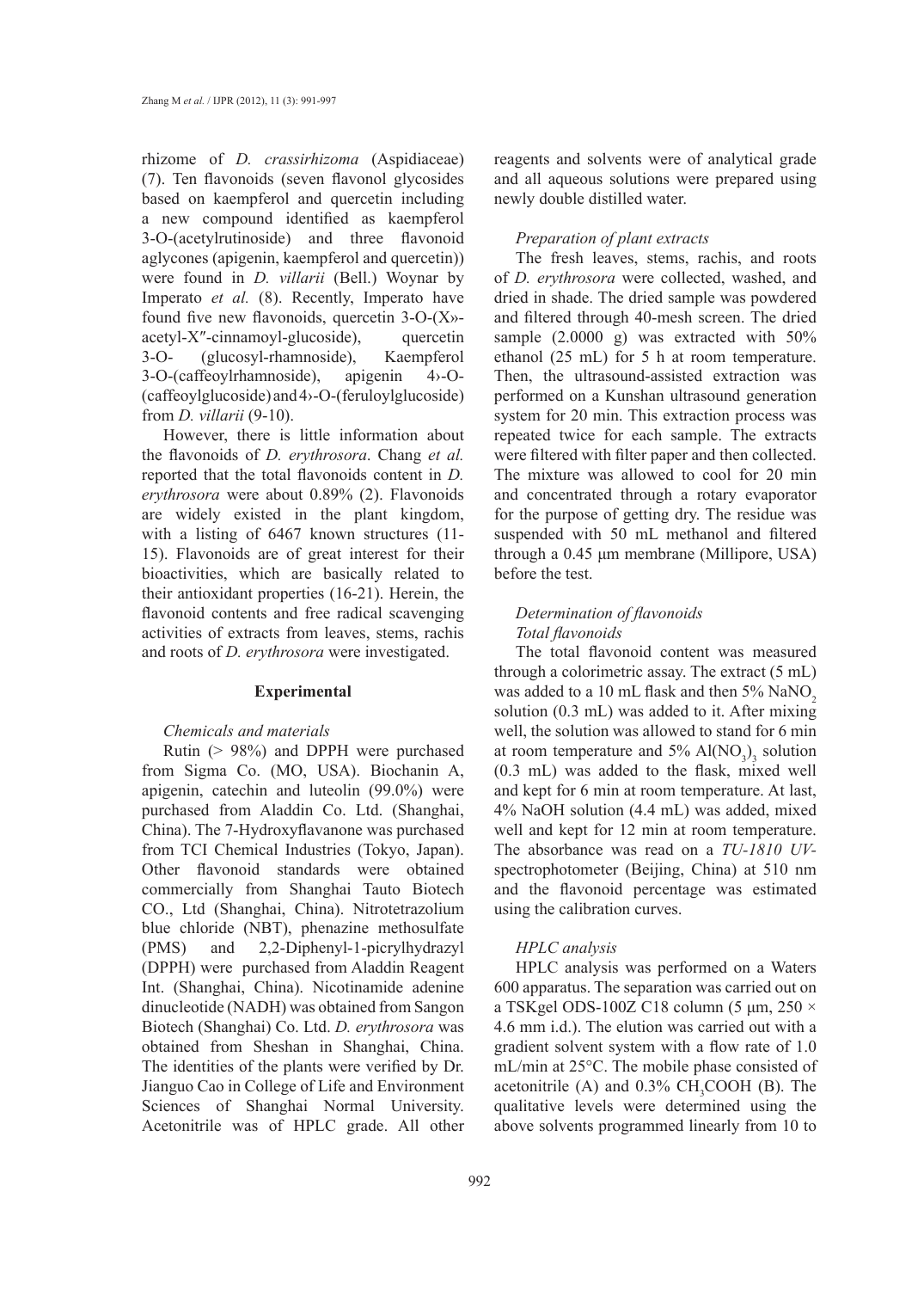

**Figure 1** The total flavonoid contents in leaves, stems, rachis and roots of *D. erythrosora* were ranged from 2.1% to 8.26%.

50% A for 0-20 min. The gradient then kept 50% A for 15 min. The detection wavelength was 280 nm. The injection volume was 20 μL.

#### *DPPH free radical scavenging activity*

Spectrophotometric analyses were recorded on a *TU-1810 UV-*spectrophotometer made by Puxi Tongyong (Beijing, China) to determine the DPPH free radical scavenging ability. The effects of *D. erythrosora* extracts on free radical scavenging were assayed according to the references (22-23). Two milliliters of a freshly prepared DPPH solution (100 μmol/L) in ethanol was placed in a cuvette and the extracts solution was added with a different volume. After 30 min of incubation at room temperature in the dark, the absorbance of the mixture was recorded at 515 nm against a second cuvette with a blank solution of DPPH.

#### *Superoxide anion scavenging activity*

Superoxide anion scavenging activity was measured according to the reference (24) and slightly modified. In this experiment, the superoxide radical was generated in 3 mL of sodium phosphate buffer (100 mM,  $pH = 7.4$ ) containing 1 mL of NBT solution (150  $\mu$ M), 1 mL of NADH solution (468 μM) and different concentrations of *D. erythrosora* extracts (25- 400 μg/mL) in methanol. The reaction started with adding 1 mL of PMS  $(60 \mu M)$  to the mixture. The reaction mixture was incubated at 25°C for 5 min and the absorbance was measured at 560 nm. Compared with the value with no test sample added, the reduction of the absorbance was estimated as superoxide scavenging activity. The capability of scavenging the superoxide radical was calculated using the following equation:

## Superoxide anion scavenging activity  $(\% )$  =  $(1 - A_0 / A_1) \times 100$

Here,  $A_{\theta}$  is the absorbance of the control, only without sample and  $A<sub>l</sub>$  is the absorbance of sample.

#### **Results and Discussion**

### *Total flavonoid content in different parts of D. erythrosora*

The 50% ethanol was used to extract the flavonoids from fresh leaves, stems, rachis and roots of *D. erythrosora* according to the above procedure. As shown in Figure 1, the total flavonoid contents in leaves, stems, rachis and roots of *D. erythrosora* were ranged from 2.1% to 8.26%. The total flavonoid contents in various parts were determined as: stems > roots > rachis > leaves. The total flavonoid contents in stems  $(8.26\%)$ , roots  $(6.4\%)$  and rachis  $(6\%)$  were much higher than that in leaves (2.1%). *Chang et al.* found that the total flavonoid content in the leaves of *D. erythrosora* was about 0.89% (2). Here, the total flavonoid content in leaves was about 2.1%, which was similar to the above reference. Fang *et al.* determined the total flavonoids contents in 32 kinds of fern plants in Yunnan Province of China and found that the total flavonoid contents were within the range of 0.50-8.70% (25). The total flavonoid contents in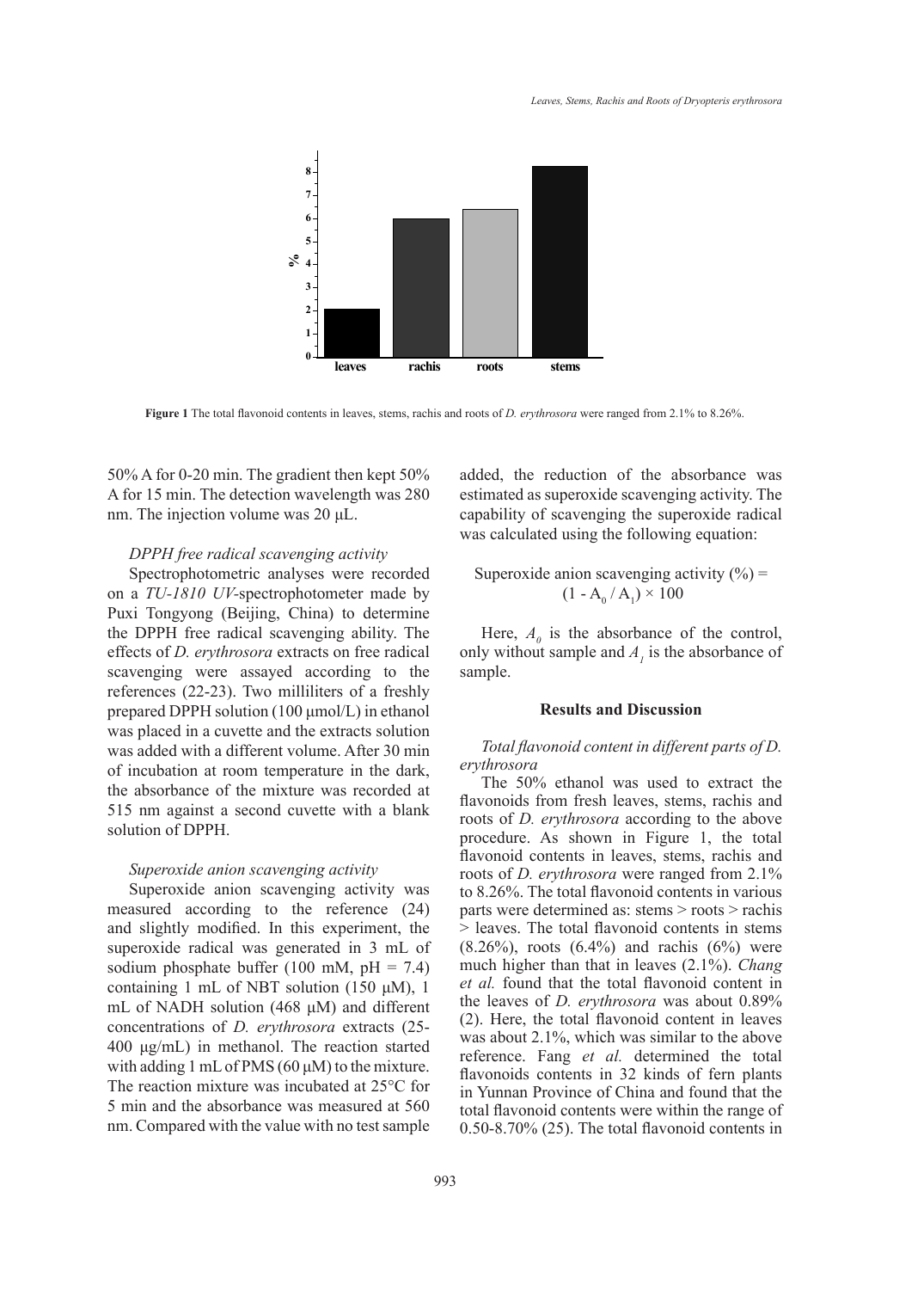| Flavonoids         | <b>Roots</b>             | <b>Stems</b>     | Leaves            | Rachis                   |
|--------------------|--------------------------|------------------|-------------------|--------------------------|
| Dihydromyricetin   | $\boldsymbol{+}$         | $\boldsymbol{+}$ | $\qquad \qquad +$ | $\boldsymbol{+}$         |
| 7-hydroxyflavone   | $\overline{\phantom{0}}$ |                  | $+$               | $\overline{\phantom{0}}$ |
| Apigenin           | -                        |                  |                   | $^{+}$                   |
| Luteolin           |                          | $+$              |                   | $^{+}$                   |
| Kaempferide        | -                        | $\boldsymbol{+}$ |                   | $^+$                     |
| <b>Biochanin A</b> | $\overline{\phantom{0}}$ | $\! + \!\!\!\!$  |                   |                          |
| Dadzein            | $\overline{\phantom{0}}$ | $\boldsymbol{+}$ |                   |                          |
| Dadzin             | $\overline{\phantom{0}}$ | -                | $+$               | $^+$                     |
| Tectorigenin       | $\overline{\phantom{0}}$ |                  | $\boldsymbol{+}$  | $^{+}$                   |
| <b>Baicalin</b>    |                          |                  |                   | $^+$                     |
| Nobiletin          |                          |                  |                   | $\, +$                   |
| Wogonin            |                          |                  | $^{+}$            | $^{+}$                   |
| Formononetin       |                          |                  | $^{+}$            |                          |
| Catechin           |                          |                  |                   | $^{+}$                   |
| Galangin           | -                        |                  |                   |                          |
| Kaempferol         | -                        |                  |                   |                          |
| Quercetin          |                          |                  |                   |                          |
| Myricetin          |                          |                  |                   |                          |
| Rutin              |                          |                  |                   |                          |

|  |  | <b>Table 1</b> The flavonoids distribution in <i>D. ervthrosora.</i> |  |  |  |  |  |
|--|--|----------------------------------------------------------------------|--|--|--|--|--|
|--|--|----------------------------------------------------------------------|--|--|--|--|--|

"+" means found; "-" means not found.

*Dryopteris* plants were within the range of 3.58- 5.88%.

#### *Flavonoids distribution in D. erythrosora*

Some representatives of flavonoids were detected in different parts of *D. erythrosora* by means of HPLC with relative retention time. The flavonoids distribution in *D. erythrosora*  was shown in Table 1. As shown in Table 1, the flavonoid distribution in different parts of *D. erythrosora* was significantly different. Only dihydromyricetin was detected in the roots and found in all parts of *D. erythrosora*. However, more than ten kinds of flavonoids were found in the rachis.

In a survey of 15 representatives of the *Asplenioid* ferns for the pinnae flavonoids, the kaempferol, quercetin and proanthocyanidin were found in 80%, 53% and 13% of the studied species, respectively (26). Harborne found 3-desoxyanthocyanins in *D. erythrosora* (5). However, kaempferol and quercetin were

not detected in all parts of *D. erythrosora*. The further work will focus on the new flavonoids in *D. erythrosora.*

## *DPPH radical scavenging activity of different parts of D. erythrosora*

DPPH assay is based on the measurement of the scavenging ability of antioxidants towards the stable radical DPPH. It is considered a valid and easy assay to evaluate the radical-scavenging activity (RSA) of antioxidants. The DPPH scavenging activities of 50 ethanol extracts from different parts of *D. erythrosora* were shown in Figure 2. The DPPH scavenging activities of stems, root and rachis extracts were increased with the increase of volumes from 5-20 μL and hardly changed after 25 μL. However, the DPPH scavenging activities of leaves extracts continually increased. The DPPH free radical scavenging abilities of extracts were determined as: stems > root > rachis >> leaves. This trend is a reciprocal proportion to the total flavonoids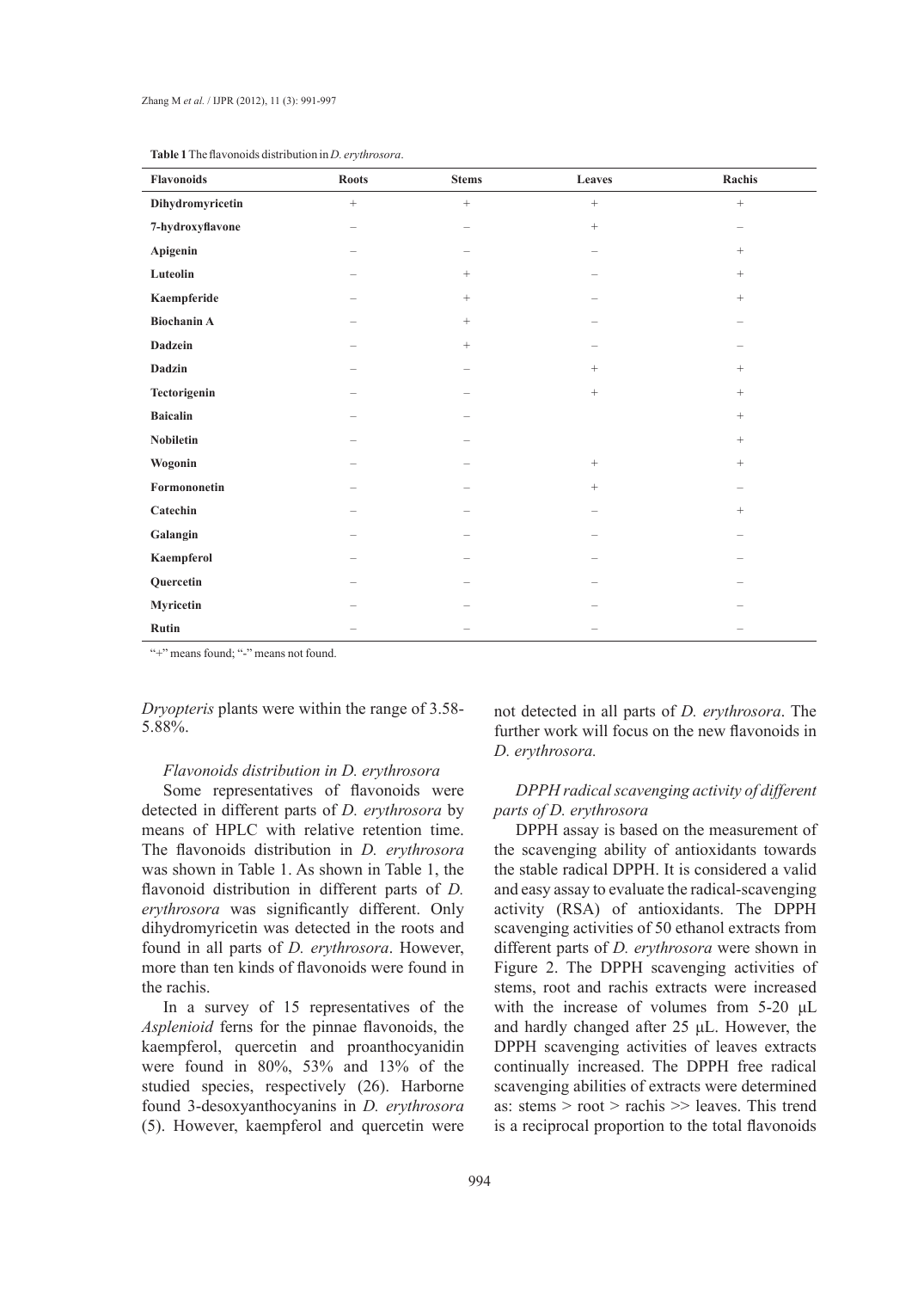

**Figure 2** The DPPH scavenging activities of 50% ethanol extracts from different parts of *D. erythrosora*. The DPPH free radical scavenging abilities of extracts were determined as: stems > root > rachis >> leaves.

contents in leaves, stems, rachis and roots of *D. erythrosora* 

(Figure 3). The stems extract showed very high DPPH radical scavenging activities in the range of 79.0%-87.6% at 15-45 μL. The leaves extract showed the lowest DPPH radical scavenging activities.

## *Superoxide anion scavenging activity of different parts of D. erythrosora*

In the PMS/NADH-NBT system, the reduction of NBT with NADH mediated through PMS under the aerobic conditions was inhibited upon the addition of 50% ethanol extracts from

*D. erythrosora*. The addition of PMS to this system provoked the reduction and the reduction of NBT through  $O_2$  occurred in the reoxidation of reduced PMS with  $O_2$ . The extracts from *D. erythrosora* would therefore decrease the steady-state concentration of NBTH (*i.e.*  $NBT+H^+ + O_2 \rightarrow O_2 + NBTH$  ) through scavenging  $O_2$ , leading to the decrease in the rate of the production of formazan via the reaction (*i.e*.  $2NBTH \rightarrow NBT+NBTH_2$ ). Hence, the decrease of absorbance at 560 nm with extracts from *D. erythrosora* through the decrease of formazan dye which then indicated the consumption of the generated superoxide anion in the reaction



**Figure 3.** The linear relationship between DPPH free radical scavenging abilities and total flavonoids contents.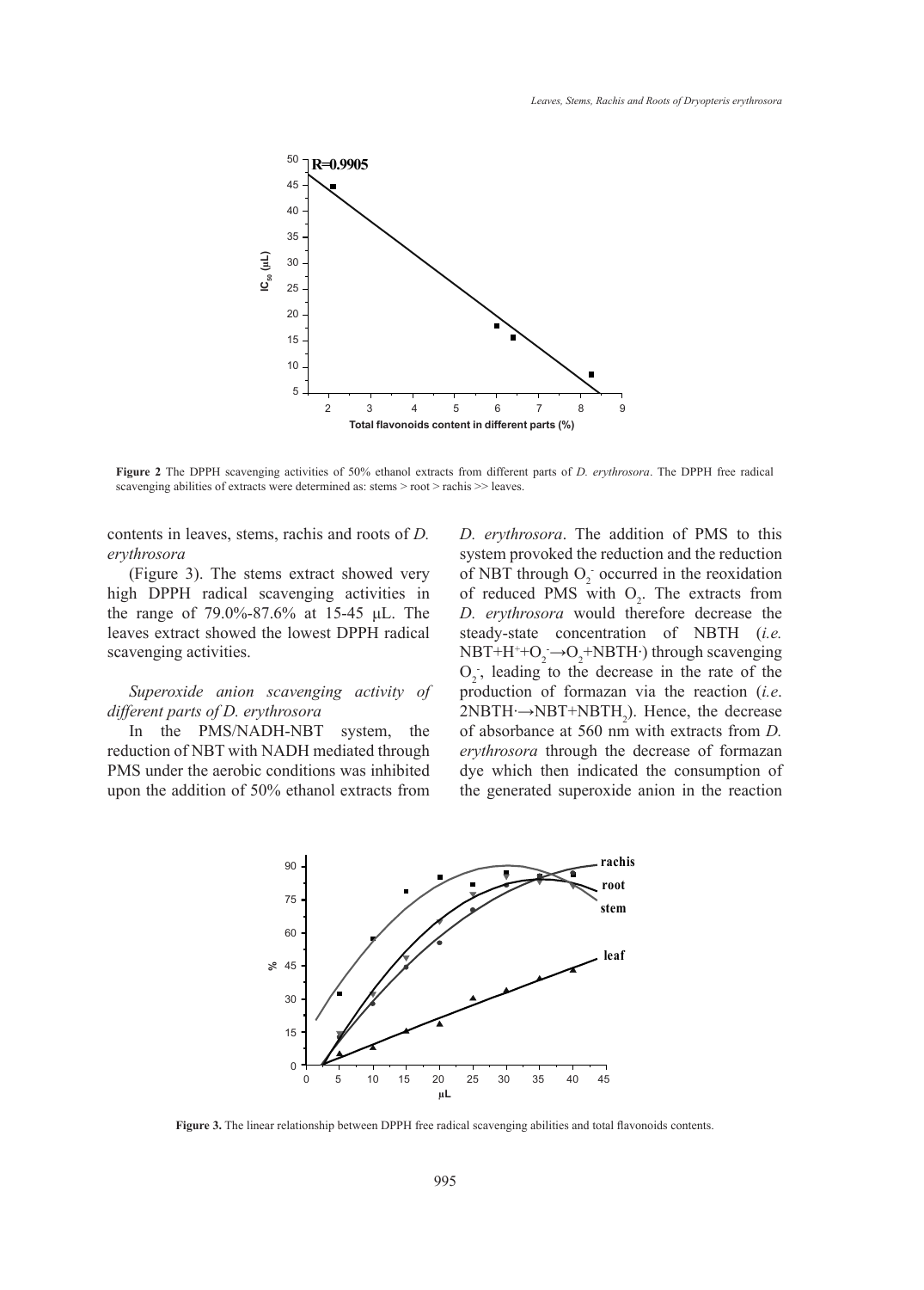

**Figure 4.** The superoxide anion scavenging activities of 50% ethanol extracts from different parts of *D. erythrosora*. The superoxide anion scavenging abilities of extracts were determined as: stems > leaves > rachis > root.

mixture. Figure 4 showed the inhibitory effect of *D. erythrosora* extracts on superoxide radical generation. The scavenging activity of *D. erythrosora* extracts was increased with the increasing concentration. All the *D. erythrosora* extracts from different parts showed strong activities. The superoxide anion scavenging abilities of extracts were determined as: stems > leaves > rachis > root. There is no relationship between  $IC_{50}$ -values and the total flavonoid contents in leaves, stems, rachis and roots of *D. erythrosora*. It illustrated that there are strong superoxide anion scavengers in *D. erythrosora*. It is worth to separate and identify these components in future.

#### **Acknowledgment**

The authors are grateful for financial sponsored by Leading Academic Discipline Project of Shanghai Municipal Education Commission (J50401).

#### **References**

- Wang L and He ZR. Advances in medical components (1) of pteridophytes. *Chin. Wild Plant. Res.* (2006) 25: 1-4.
- Chang Y, Hu JL, Jiang SJ and Qiang S. Study on the (2) distribution and the total flavonoids content of medicial pteridophytes in Nanjing Zijin Mountain. *J. Northeast Agri. Univ.* (2005) 36: 320-323.
- (3) Gao ZP, Li RF, Wang BH and Lu YR. Progress in

chemical constituents of Genus *Dryopteris*. *Chin. J. Exper. Trad. Med. Form.* (2003) 9: 50-55.

- Hiraoka A. Flavonoid patterns in Athyriaceae and Dryopteridaceae. *Biochem. Syst. Ecol.* (*1978*) *6*: *171- 175.* (4)
- (5) Harborne JB. Comparative biochemistry of flavonoids-II: 3-desoxyanthocyanins and their systematic distribution in ferns and gesnerads. *Phytochemistry* (1966) 5: 589-600.
- Harborne JB. *The Flavonoids, Advances in Research*  (6) *Since 1980*. Chapman and Hall, London (1988) 427-468.
- Min BS, Tomiyama M, Ma CM, Nakamura N and Hattori M. Kaempferol acetylrhamnosides from the rhizome of *Dryopteris crassirhizoma* and their inhibitory effects on three different activities of human immunodeficiency virus-1 reverse transcriptase. *Chem. Pharm. Bull*. (2001) 49: 546-550. (7)
- (8) Imperato F. Kempferol  $3-O$ -(acetylrutinoside), a new flavonoid and two new fern constituents, quercetin 3-*O*-(acetylglucoside) and 3-*O*-(acetylrutinoside). *Am. Fern J*. (2006) 96: 93-95.
- Imperato F. A new flavonoid, quercetin 3-*O*-(X″- (9) acetyl-X″-cinnomoyl -glucoside) and a new fern consituent quescetin 3-*O*-(glucosylrhamnoside) from *Dryopteris villarii*. *Am. Fern J.* (2007) 97: 124-126.
- (10) Imperato F. Three new flavonoid glycosides, kaempferol 3-*O*-(caffeoylrhamnoside), apigenin 4›-*O*- (caffeoylglucoside) and 4›-*O*-(feruloylglucoside) from *Dryopteris villarii*. *Am. Fern J.* (2007) 97: 233-236.
- $(11)$  Cohen SD and Kennedy JA. Plant metabolism and the environment: Implications for managing phenolics. *Crit. Rev. Food Sci*. (2010) 50: 620-643.
- $(12)$  Côté J, Caillet S, Doyon G, Sylvain JF and Lacroix M. Analyzing cranberry bioactive compounds. *Crit. Rev. Food Sci.* (2010) 50: 872-888.
- $(13)$  Côté J, Caillet S, Doyon G, Sylvain JF and Lacroix